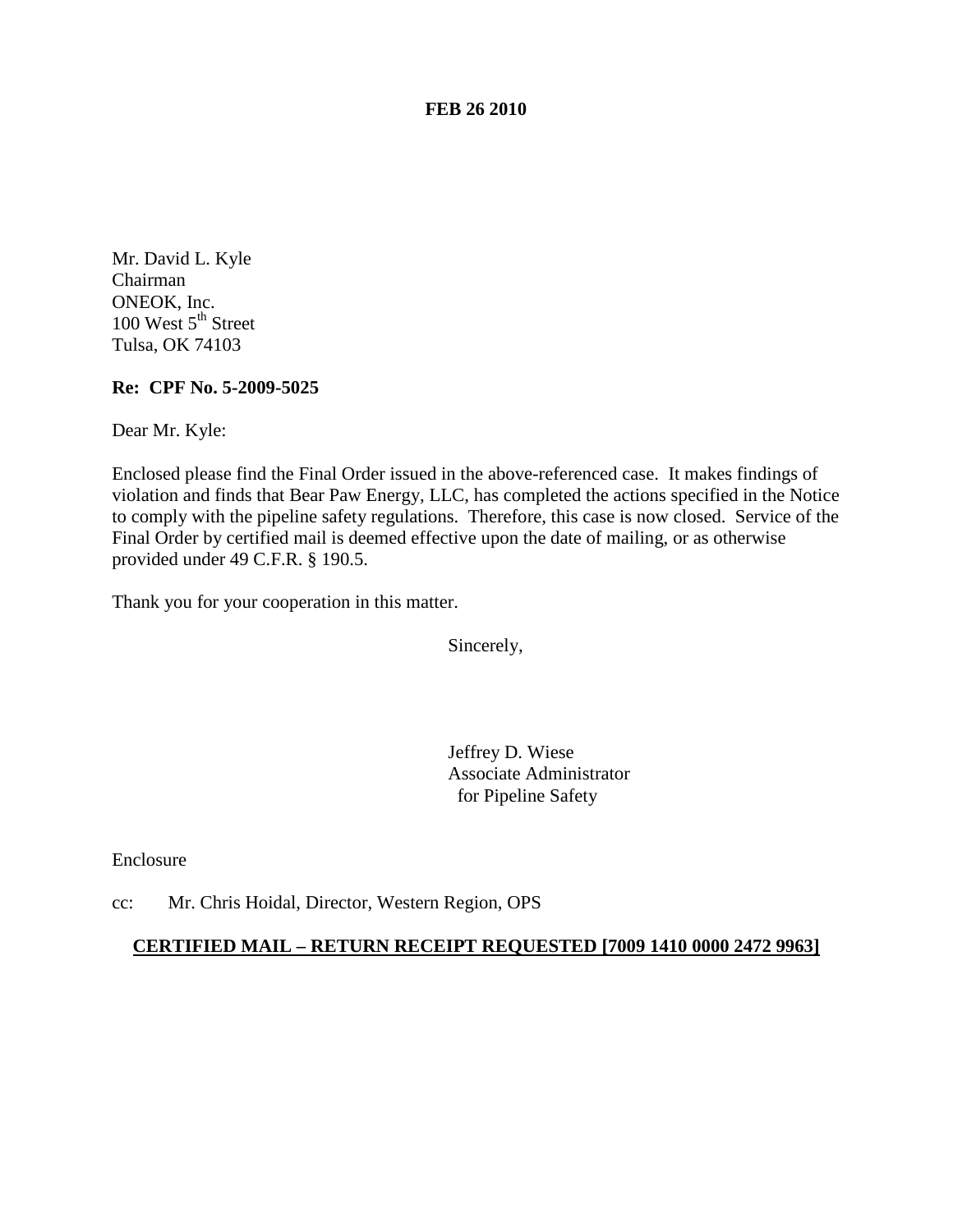## **U.S. DEPARTMENT OF TRANSPORTATION PIPELINE AND HAZARDOUS MATERIALS SAFETY ADMINISTRATION OFFICE OF PIPELINE SAFETY WASHINGTON, D.C. 20590**

**) In the Matter of ) ) Bear Paw Energy, LLC, ) CPF No. 5-2009-5025 a subsidiary of ONEOK, Inc., ) ) Respondent. ) \_\_\_\_\_\_\_\_\_\_\_\_\_\_\_\_\_\_\_\_\_\_\_\_\_\_\_\_\_\_)**

 $\overline{a}$ 

**\_\_\_\_\_\_\_\_\_\_\_\_\_\_\_\_\_\_\_\_\_\_\_\_\_\_\_\_\_\_**

## **FINAL ORDER**

On July 28 and July 31, 2008, pursuant to 49 U.S.C. § 60117, a representative of the Pipeline and Hazardous Materials Safety Administration (PHMSA), Office of Pipeline Safety (OPS), conducted an on-site pipeline safety inspection of the facilities and records of Bear Paw Energy, LLC (Bear Paw or Respondent), $<sup>1</sup>$  $<sup>1</sup>$  $<sup>1</sup>$  at its Grass Lands Complex in North Dakota. That included an</sup> inspection of the 11.2-mile-long Riverview Pipeline, which transports highly volatile liquids from the Grass Lands Complex to a storage tank in Sydney, Montana.

As a result of the inspection, the Director, Western Region, OPS (Director), issued to Bear Paw, by letter dated June 24, 2009, a Notice of Probable Violation and Proposed Compliance Order (Notice). In accordance with 49 C.F.R. § 190.207, the Notice proposed finding that Respondent had violated 49 C.F.R. § 195.404 and proposed ordering it to take certain measures to correct the alleged violation.

Bear Paw responded to the Notice by letters dated July 23 and September, 23, 2009 (collectively, Response). Respondent did not contest the allegations of violation, but provided information on the corrective actions it had taken. Respondent did not request a hearing and therefore has waived its right to one.

# **FINDING OF VIOLATION**

In its Response, Bear Paw did not contest the allegations in the Notice that it violated 49 C.F.R. Part 195, as follows:

<span id="page-1-0"></span> $<sup>1</sup>$  PHMSA's records indicate that Bear Paw became a wholly-owned subsidiary of ONEOK, Inc., in June 2006.</sup>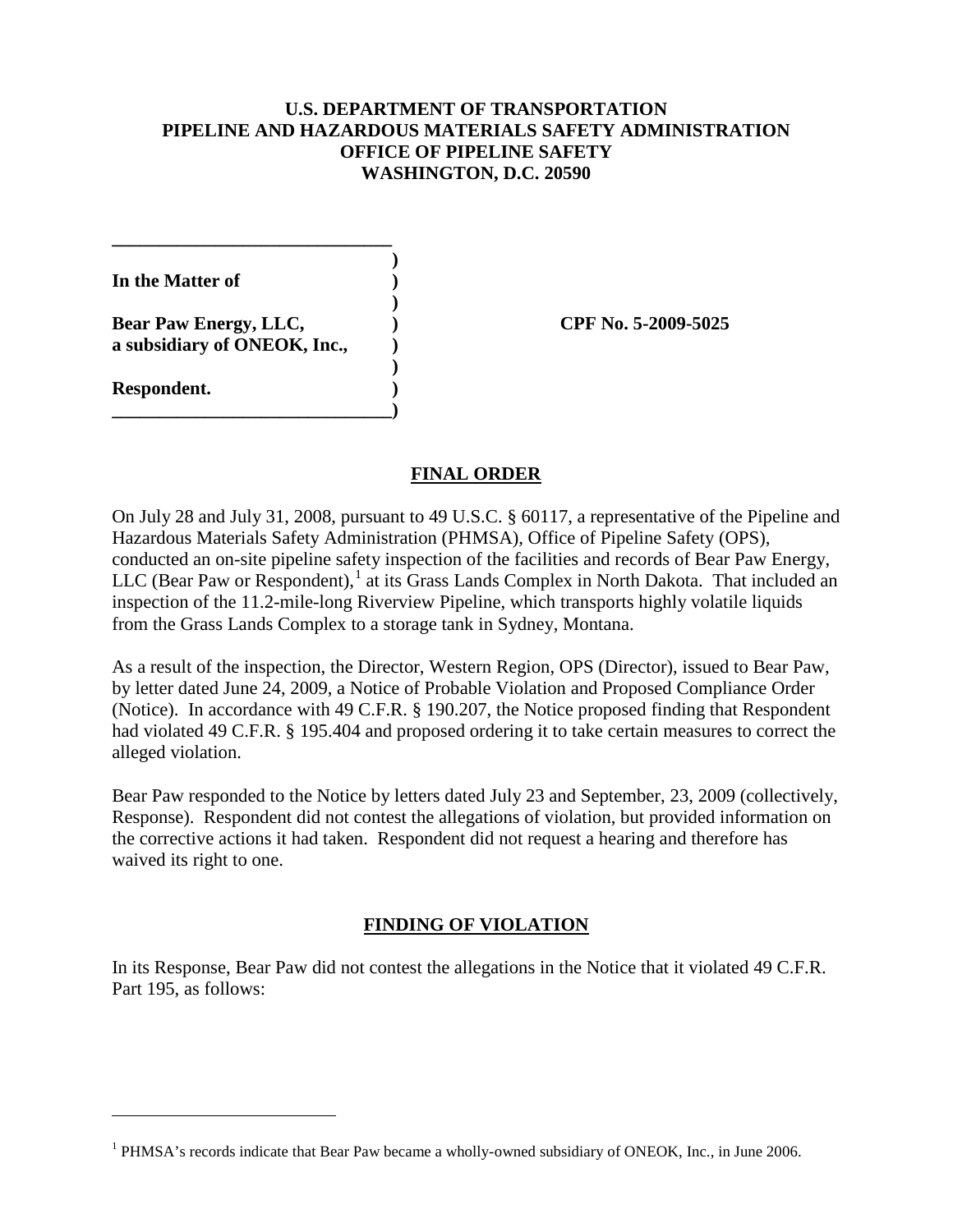**Item 1:** The Notice alleged that Respondent violated 49 C.F.R. § 195.404(b)(1), which states:

#### **§ 195.404 Maps and records.**

 $(a)$  ...

(b) Each operator shall maintain for at least 3 years daily operating records that indicate-

(1) The discharge pressure at each pump station….

The Notice alleged that Bear Paw violated  $\S 195.404(b)(1)$  by failing to retain daily operating records of the pressure discharge at each pump station at the Grass Lands Complex for the required 3-year-minimum period. Indeed, the OPS inspection revealed that Respondent only retained such records for 30 days, and that the discharge pressure information on those records was often illegible. As Bear Paw has not contested these allegations, I find that Respondent violated 49 C.F.R.  $\S$  195.404(b)(1) by failing to retain daily operating records indicating the discharge pressure at each pump station at the Grass Lands Complex for the required 3-yearminimum period.

This finding of violation will be considered a prior offense in any subsequent enforcement action taken against Respondent.

## **COMPLIANCE ORDER**

The Notice proposed a compliance order with respect to Item 1 in the Notice. Under 49 U.S.C. § 60118(a), each person who engages in the transportation of hazardous liquids or who owns or operates a pipeline facility is required to comply with the applicable safety standards established under chapter 601. The Director has indicated that Respondent has taken the following actions specified in the proposed compliance order:

In its Response, Bear Paw submitted a letter and documentation stating that new pressure recording equipment was installed at its Grass Lands Complex, where hazardous liquids are discharged into the Riverview Pipeline. Specifically, Bear Paw installed an electronic pressure transmitter which is programmed to record the discharge pressure every five seconds. This data is used to calculate a 6-minute average of the discharge pressure, and the resulting averages are stored to a server and hard drive. Using the new equipment, Bear Paw submitted a sample graph clearly indicating the discharge pressure of the pipeline at even intervals over the course of a day.